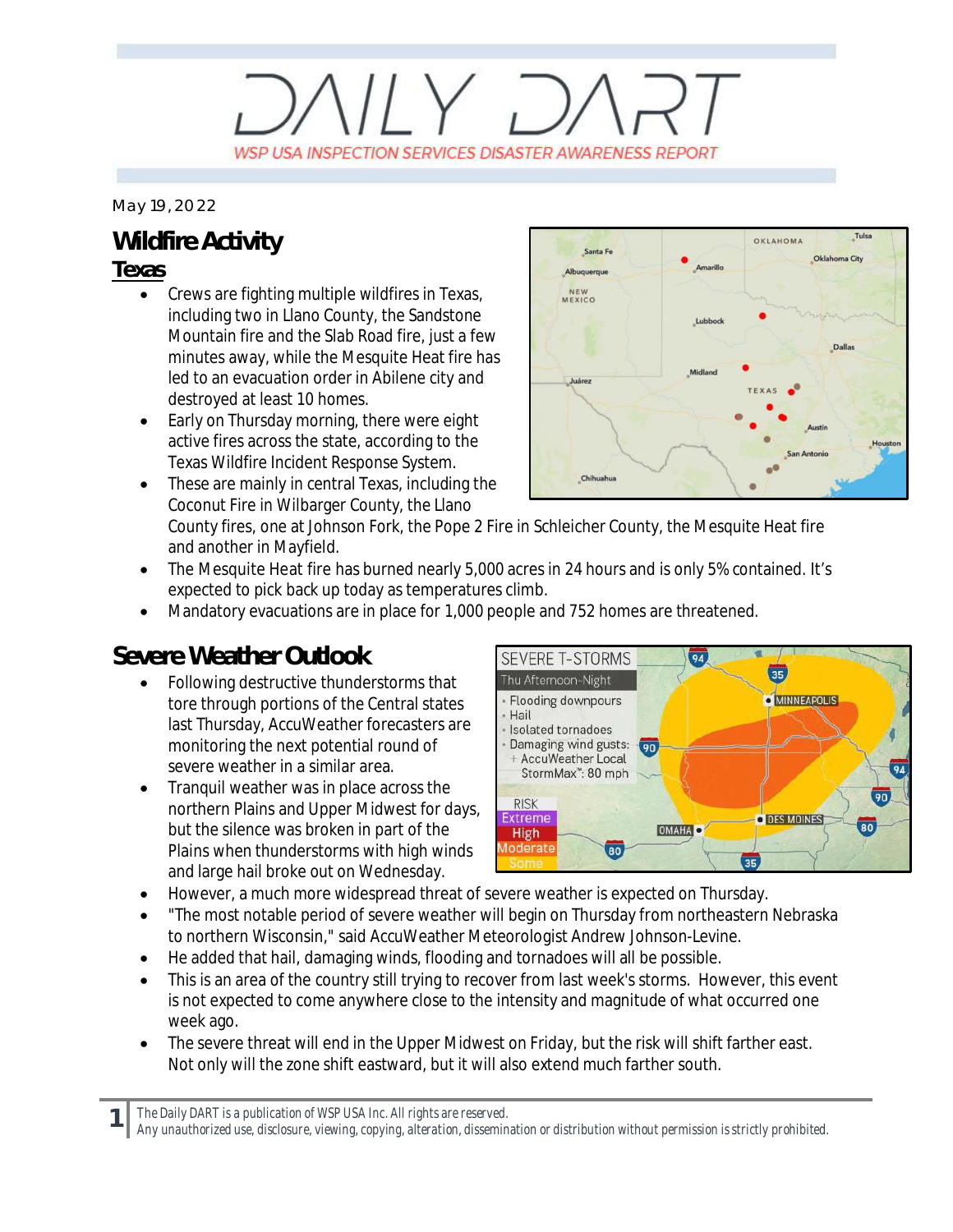# $11Y.$ WSP USA INSPECTION SERVICES DISASTER AWARENESS REPORT

*May 19, 2022*

## **Atlantic Hurricanes Linked to Cleaner Air**

- Researchers examined how particulate air pollution, or aerosols, and climate change have affected tropical cyclones across the planet over the past 40 years in a new study from the National Oceanic and Atmospheric Administration (NOAA) that was recently published in the journal Science Advances, and the results are surprising.
- · "Air pollution is a big environmental risk to human health, and we have made great strides in reducing health risks by reducing particulate air pollution," said Hiroyuki Murakami, a physical scientist at NOAA's Geophysical Fluid Dynamics Laboratory and study author.
- · Dr. Boris Quennehen, Lead Atmospheric Scientist at Plume Labs said particulate matter (PM), also known as aerosols, is a mix of fine dust and tiny liquid droplets.
- · "Particulate matter can come from natural sources, like fine sand, wildfires, volcanic eruptions and sea salt for example, or from human activities, usually involving some kind of incomplete combustion -- a fire or explosion," said Quennehen.
- · From 1980 to 2020, Europe and North America have reduced particulate air pollution from automotive, and energy industries. This has resulted in an estimated 50% drop in the concentration of particulate air pollution from North America and Europe, which, as noted by the study from NOAA, has had a significant impact on water temperatures in the tropical Atlantic Ocean basin and the development of tropical cyclones.
- · "Particulate matter and water temperatures are linked, in this case, by the 'parasol effect.' The PM parasol effect means that a part of the sunlight is reflected [or] trapped by particles and thus can't reach the surface as it would have if particles weren't there," said Quennehen, who was not involved in the new study. "Less sunlight reaching the surface means less energy and thus lower temperature. Less particulate matter means less reflection, thus warmer waters."
- Warm water temperatures above 80 degrees F are one of the key ingredients in the formation of a tropical cyclone. So, thanks in part to the aforementioned parasol effect, water temperatures in the tropical Atlantic Ocean basin are warming, which is creating ideal breeding grounds for tropical development.

| Joint Preliminary Damage Assessments |                                                   |                                  |           |              |  |  |  |
|--------------------------------------|---------------------------------------------------|----------------------------------|-----------|--------------|--|--|--|
| <b>State</b>                         | Event                                             | <b>Number of Counties for IA</b> |           | Start-End    |  |  |  |
|                                      |                                                   | Requested                        | Completed |              |  |  |  |
| $MCN^*$                              | Severe Storm & Flooding<br>May $4th$ & continuing |                                  | O         | $5/16$ -TBD  |  |  |  |
| OK                                   | Severe Storm & Flooding<br>May $4th$ & continuing | 2                                | Ω         | $5/16 - TBD$ |  |  |  |

*\*MCN – Muscogee (Creek) Nation*

**2**

*The Daily DART is a publication of WSP USA Inc. All rights are reserved.*

*Any unauthorized use, disclosure, viewing, copying, alteration, dissemination or distribution without permission is strictly prohibited.*